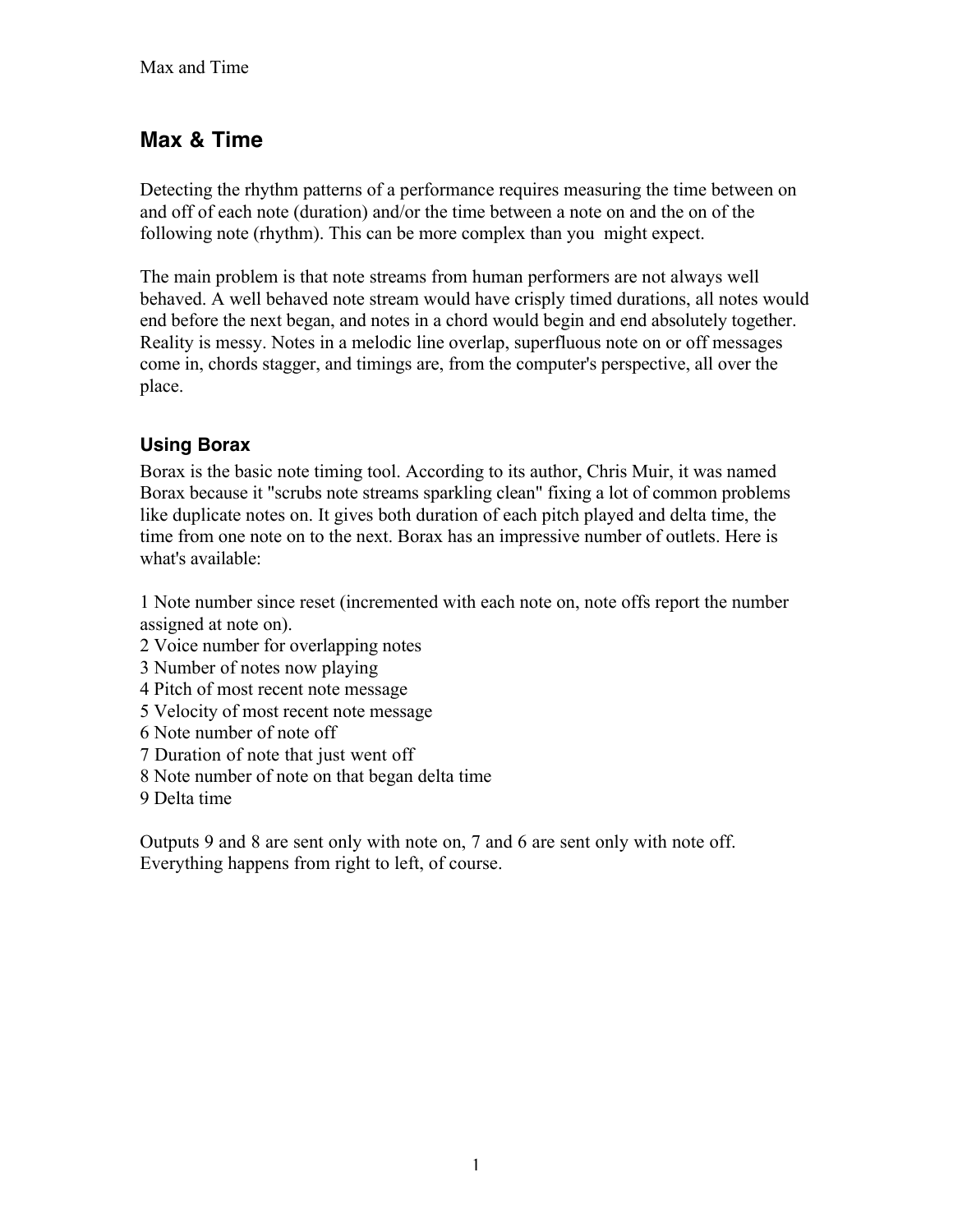#### Max and Time

Here is a patch that uses borax to show rhythm values of notes:



Here, the pitch 65 was played with a velocity of 62, and the next note occurred 364 ms later. The patch looks twisted, because the time between notes is not known until the following note is played. So the pitch and velocity of a noteon are loaded (backwards) into the pack, where they will stay until the next note. The delta time will eject the list, which is reversed and displayed. The pitch and velocity for the next note are immediately loaded for the next cycle.

In this next patch, a series of notes are captured into a coll:



Pitch and velocity are loaded (forwards this time) into the pack, and then with the next note, delta time and the note number complete the list. The note number, as the first item of the list, becomes that address in the coll at which the pitch, velocity and rhythm value are stored.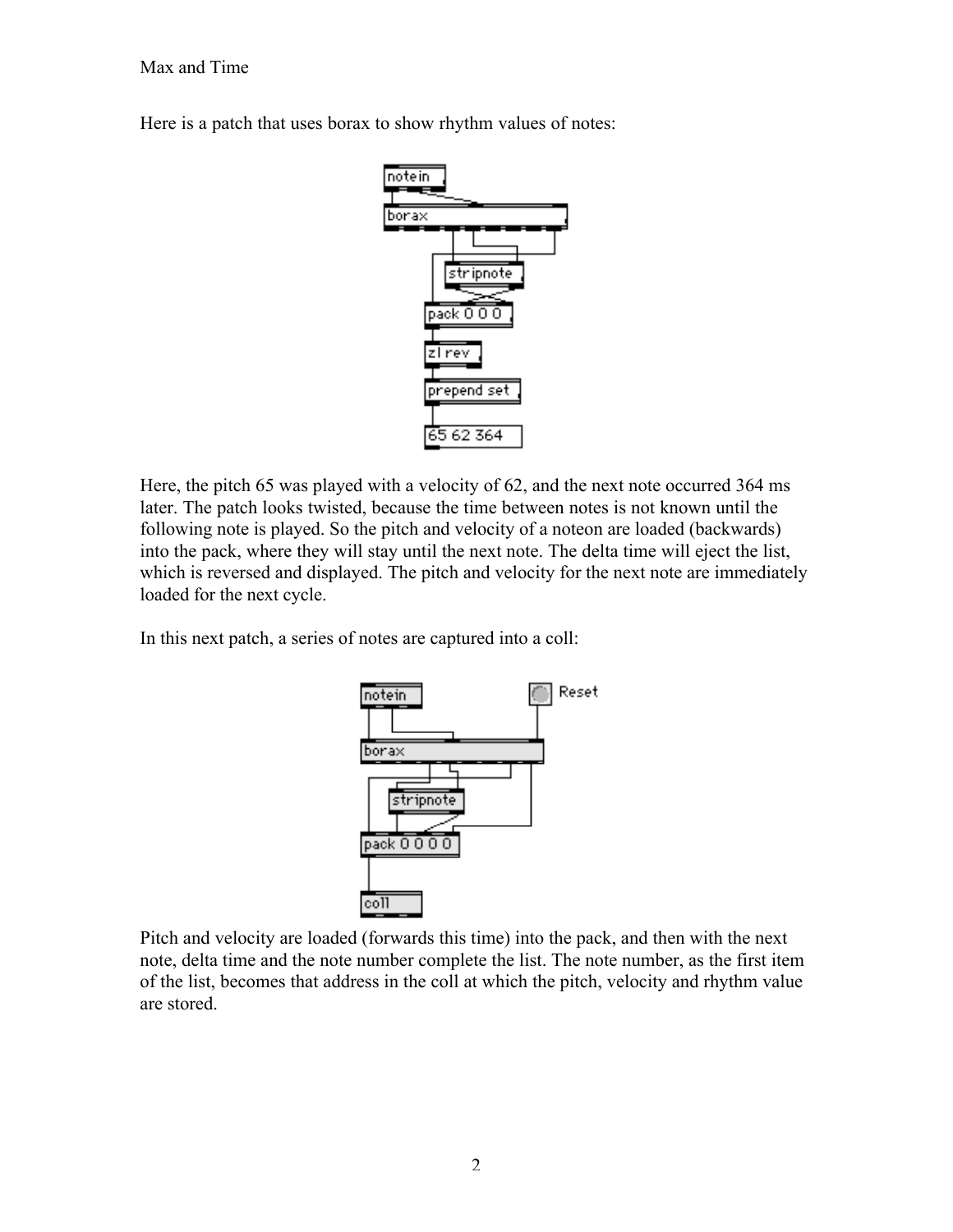#### Max and Time

Here's what winds up in the coll:

| $\overline{\mathbb{H}}$ coll: Untitled |  |
|----------------------------------------|--|
| , 60 72 423;                           |  |
| 2,6066368;<br>3,6782404;               |  |
| 4,6788378;                             |  |
| 5,6988386;<br>6,6984473;               |  |
| 7,67913137;                            |  |
|                                        |  |
|                                        |  |

We can play this with a metro as described in the essay on Max & Rhythm:



Here the delta time between notes in milliseconds is fed directly to metro to control the rhythm. The reset and clear function are there to clean out the coll and set borax back to note 1 before recording. Notice the key and sel 32 objects. They send a dummy noteon to borax so you can record a duration of the final note by hitting the spacebar.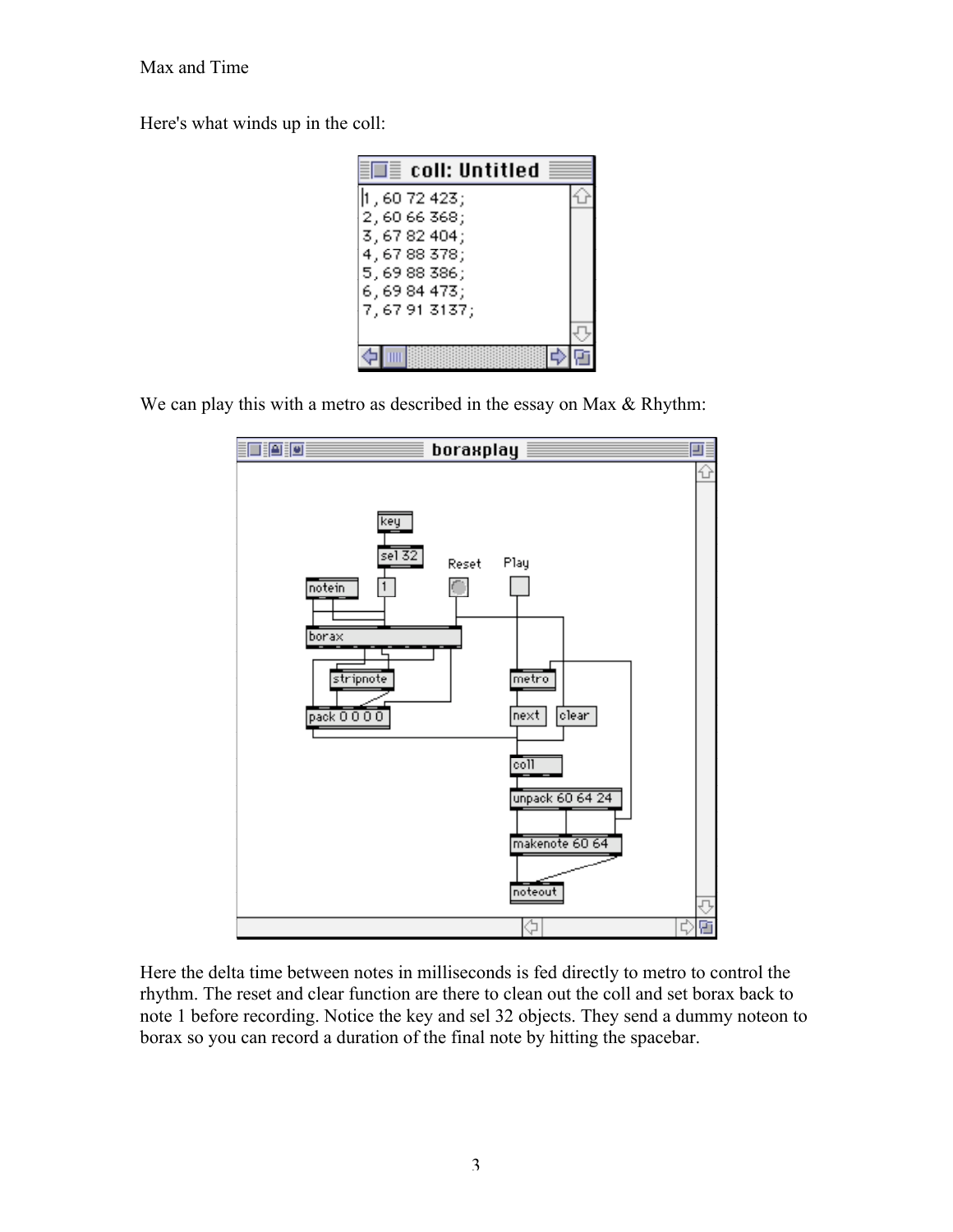This form of the patcher only works correctly if the notes are played carefully, one at a time with no overlaps. To deal with a more realistic situation, we have to use both duration and delta time.



In this version, each line of the coll is constructed in three steps:

When the noteon arrives, a new entry with pitch, velocity, and 0s for duration and delta time is created. (The gate object prevents noteoffs from changing that line.)

When a noteoff arrives, a sub message sets the duration of the appropriate line of the coll. A second gate object must be added in the playback path because the sub message causes the modified line to be output from the coll.

A noteon likewise sets the delta time. The noteoffs and ons may overlap, as borax keeps the times and note numbers together. (You can even play chords.)

This patch will record 250 notes. If you need more, the patch could easily be modified to use Larray instead of coll. What is the advantage of this technique over seq? Here you have direct access to the timing data. You could, for instance, quantize the delta times with a expr between the coll outlet and the metro: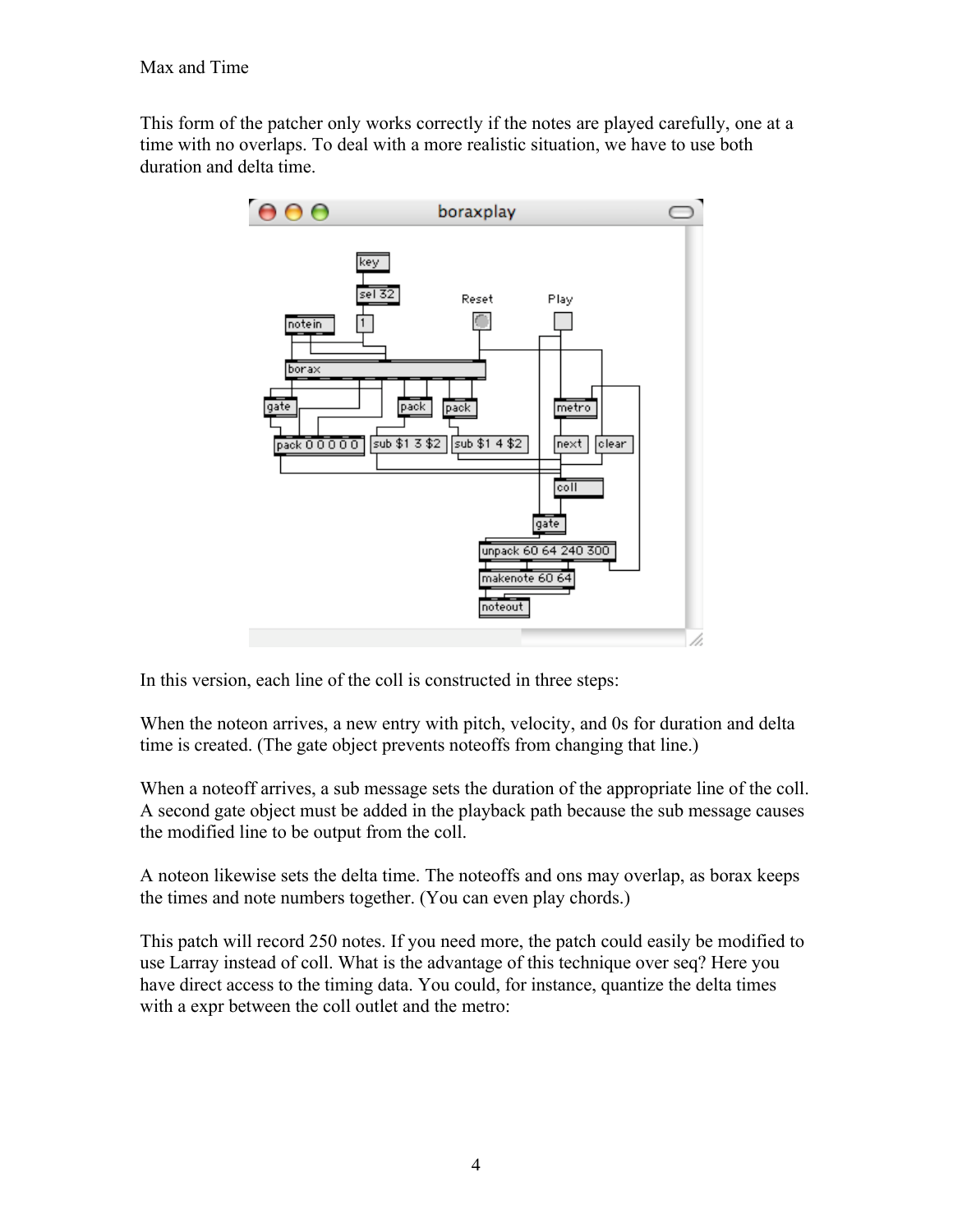

This will round the delta time to the nearest multiple of the quantize value. A quantize value of 1 as shown is no quantizing, a quantize value of 300 would be equivalent to eighth notes at mm = 100. The number box lower range should be set to 1 and the loadbang included to avoid a divide by zero error (and runaway) if the user neglects to set a quantize value before playing the patch. This type of quantizing is rather brutal, but it proves the concept.

Of course, setting quantize times in milliseconds is not the way musicians are used to doing things, so we provide conversion from tempo and note value:

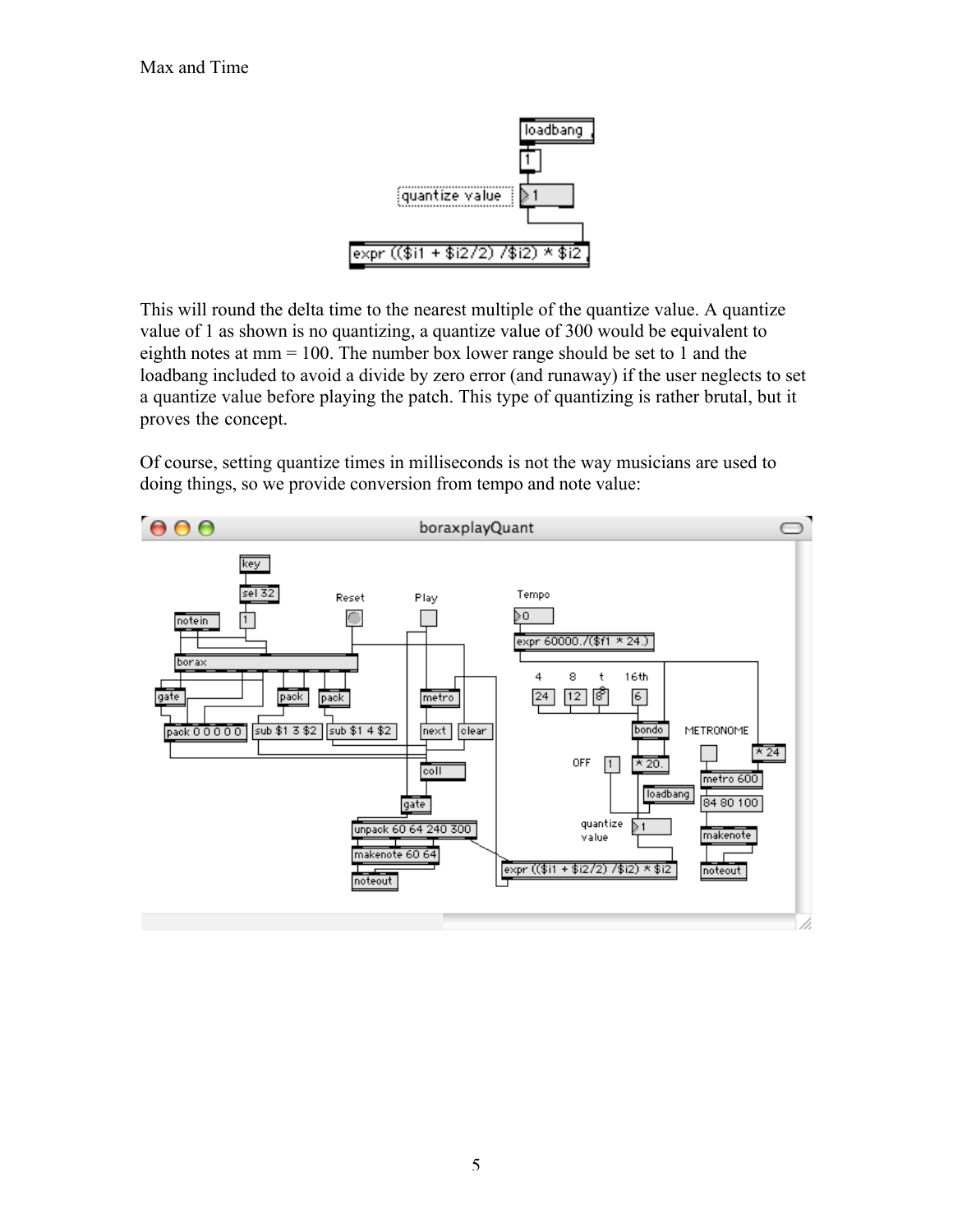The expression

```
60000/(tempo * 24)
```
gives tick duration (tickdur) which is then multiplied by the number of ticks in the desired note to give the quantize value. This conversion also provides the correct timing for a metronome.

## **Rhythm Matching**

Suppose we wanted to watch an input MIDI stream and trigger an event off a particular rhythm pattern. Borax with quantizing can do this:



In this fragment of a patch, the delta times are quantized and matched. (The quantize value qv is calculated elsewhere.) When a rhythm of quarter, dotted-eighth, sixteenth, quarter, is played, match will respond. Of course, it only works at one tempo, in this case mm = 100. To make it tempo independent, the delta times must be converted to ticks:



Delta time is converted to ticks by a simple division. (Tickdur is calculated as above). At 24 ticks per quarter note, the pattern to match becomes 24 18 6 24. The patch works as desired, but is pretty fussy about accurate performance. We can create a more forgiving system using some Lobjects: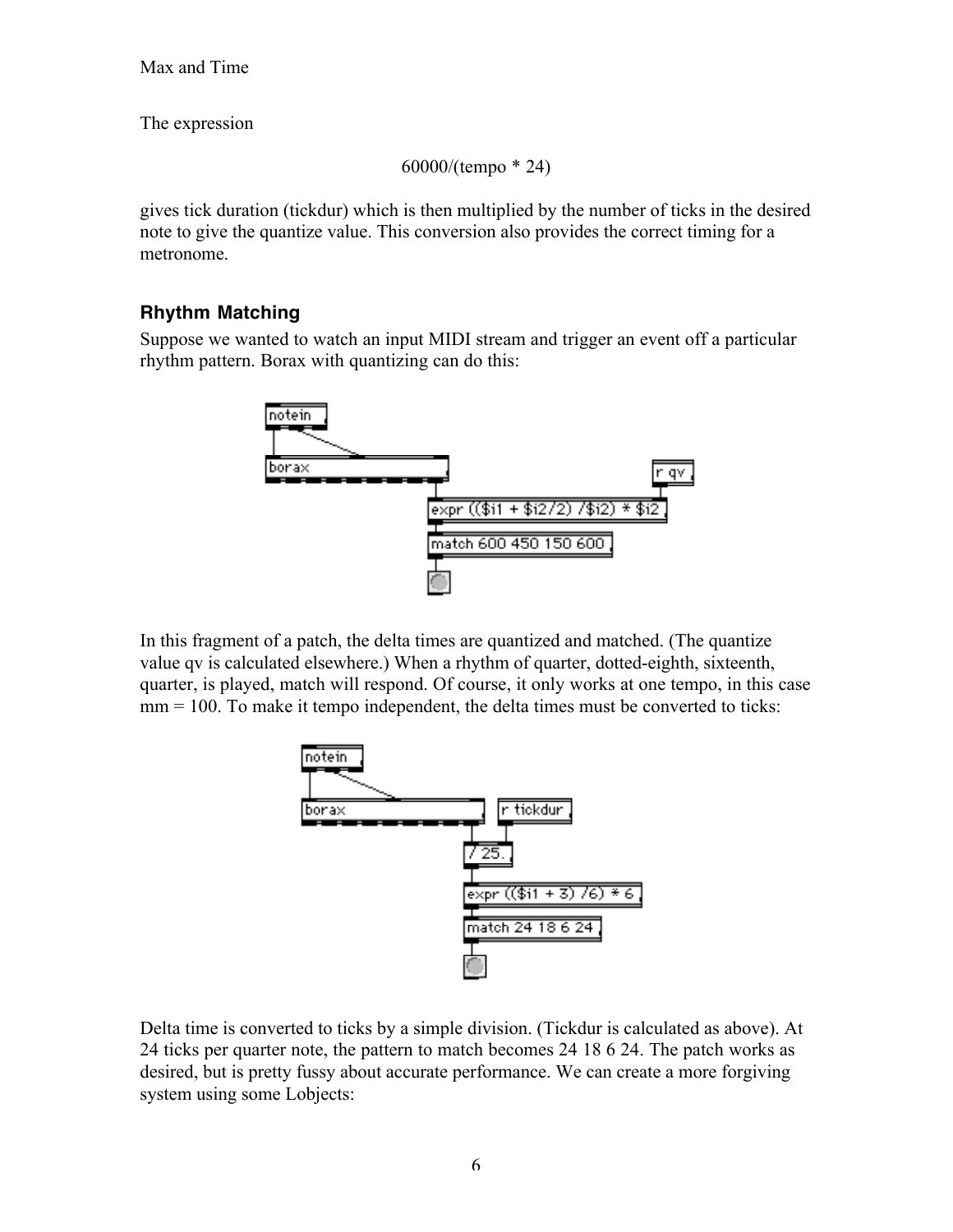

Llast sends out the 4 most recent delta times. The average difference between these and the target values is computed, and anything under two ticks is accepted. This has the additional advantage of being changeable, as the list in Lsub can be replaced.

### **Tempo Following**

Here is a rough tempo follower:

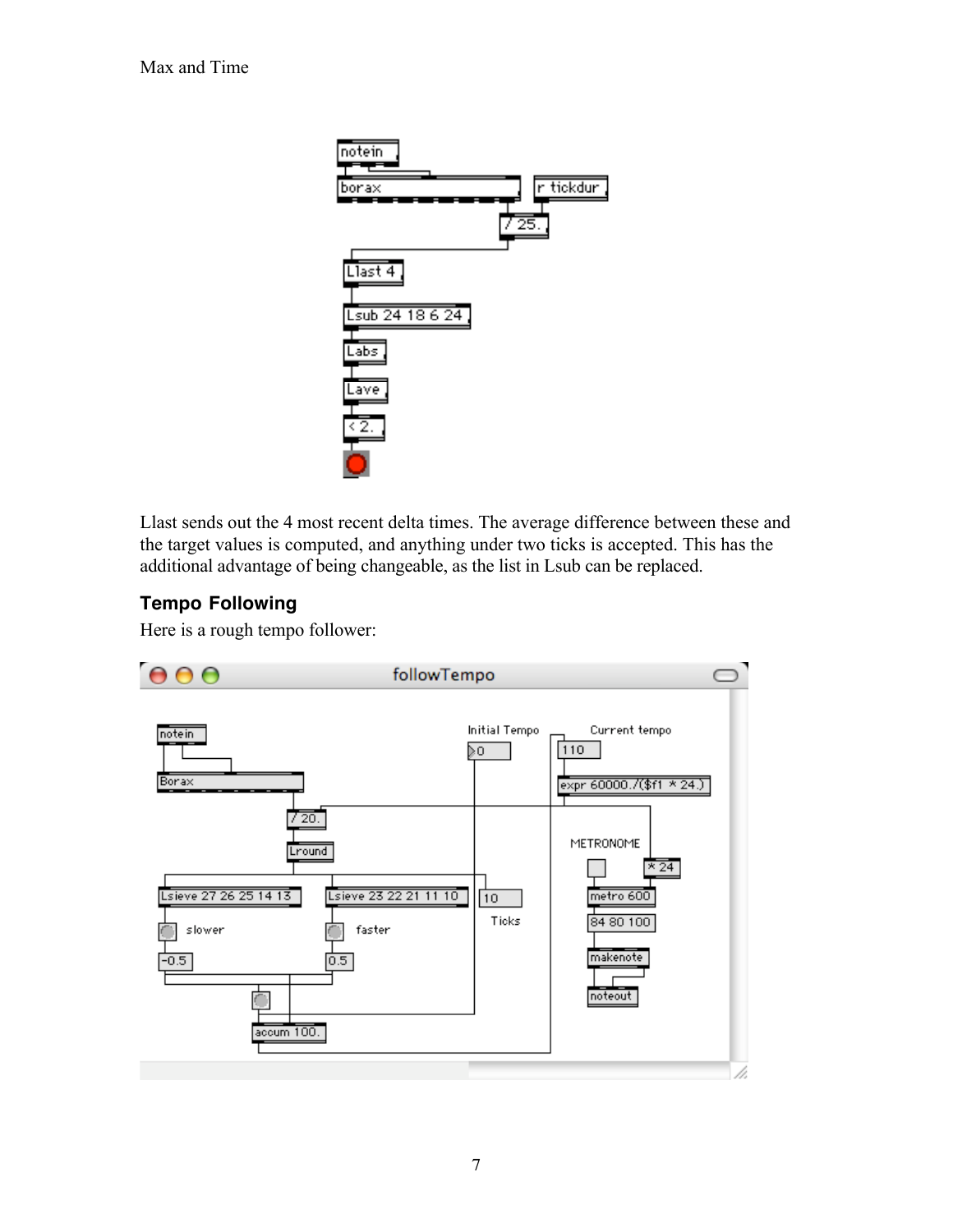It works by watching for quarter notes (24 ticks) or eighth notes (12 ticks) with a pair of Lsieves. If the notes are accurately timed, nothing happens. If they are a bit too long, the left Lsieve attempts to reduce the tempo. It takes two tries to actually make a change with the constants shown, since only  $0.5$  is subtracted from the accumulator each time. Short notes get the same treatment, speeding up the tempo.

This is only suitable for certain types of music. It responds rather slowly, and then only to quarters and eighths. It also will only track slight variations in tempo. There is an insoluble dilemma in tempo tracking- the ability to recognize a new tempo is limited by the expected accuracy of performance and finest division of rhythm used. You don't want the tempo to change just because a note was 5% early, so you ignore small variations. At the other extreme, a sixteenth note is 6 ticks and a triplet is 8 ticks, so you can't tell from the timing alone if a 12% change implies a new tempo or a different rhythm.

It may be possible to create a rhythmic analysis tool that would consider all of the cues we use to determine tempo: accented notes, melodic and harmonic patterns, but the task is daunting. (This is a job for Fuzzy Logic - see that essay.) As a practical solution, we ask the performer to explicitly tell Max what the tempo is. This can be done by assigning a special key or control to the job.



We are looking for notes on of a particular note. List the user choose which one. We average 4 timings with Llast and Lave. The 5th note, which sets and starts the metronome, can be anything. If it's not the magic one, the timer is stopped and Llast is cleared. If magic notes continue, the metro will follow along, but if there is a long pause before a magic note occurs again, the split will clear Llast. Very short timings will also